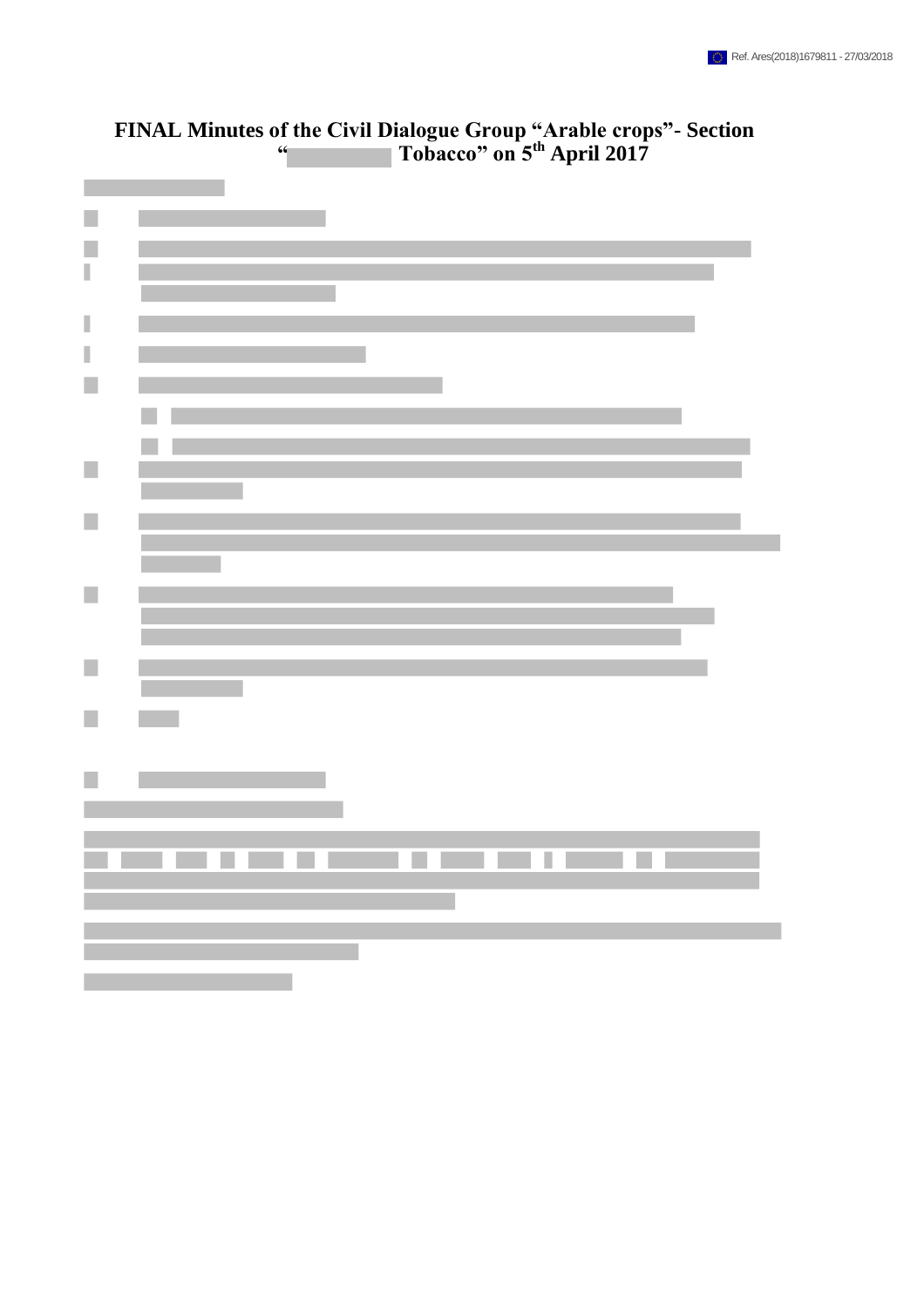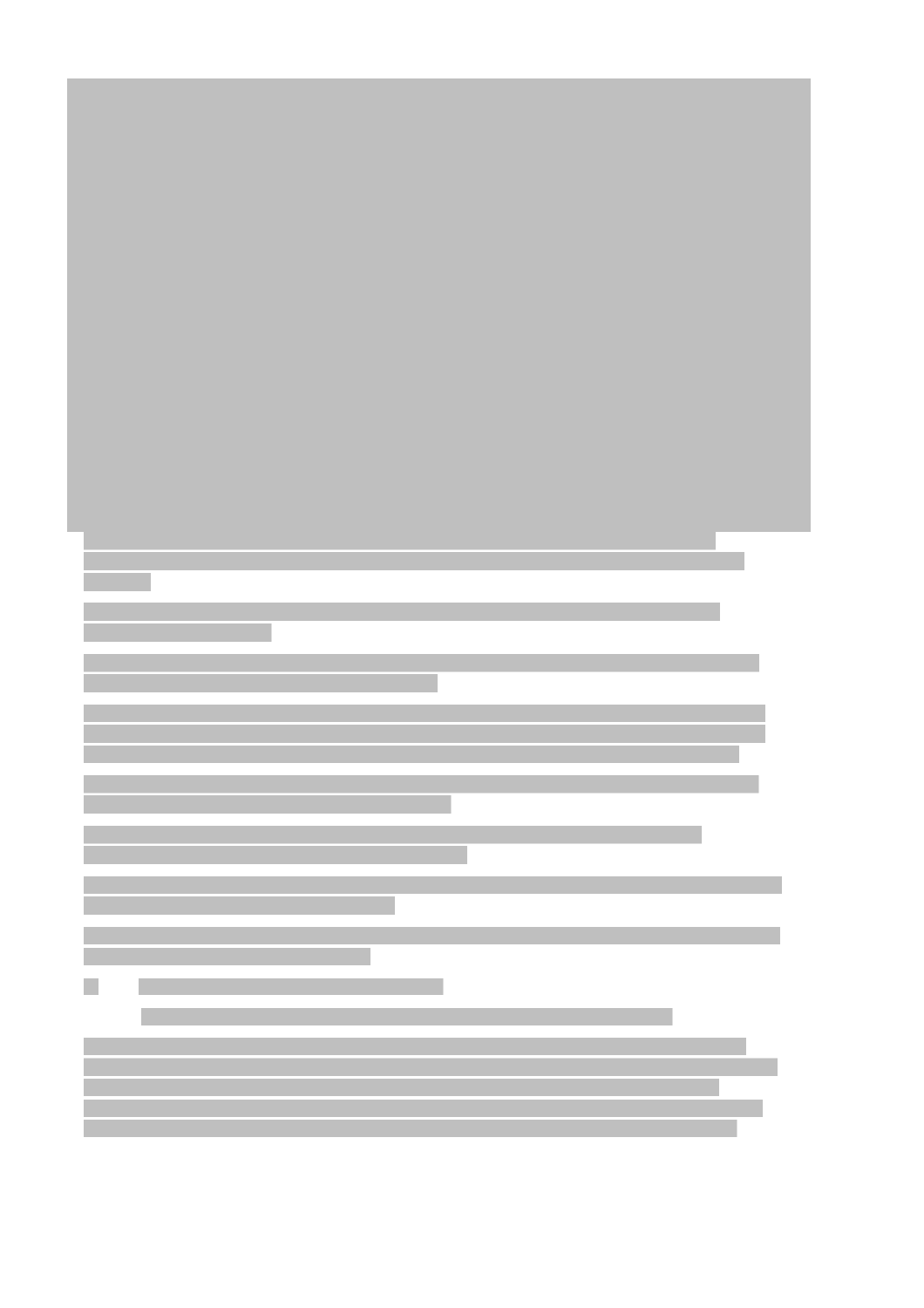| <b>Contract Contract</b> |  |
|--------------------------|--|
|                          |  |
|                          |  |
|                          |  |
|                          |  |
|                          |  |
|                          |  |
|                          |  |
|                          |  |
|                          |  |
|                          |  |
|                          |  |
|                          |  |
|                          |  |
|                          |  |
|                          |  |
|                          |  |
|                          |  |
|                          |  |
|                          |  |
|                          |  |
|                          |  |
|                          |  |
|                          |  |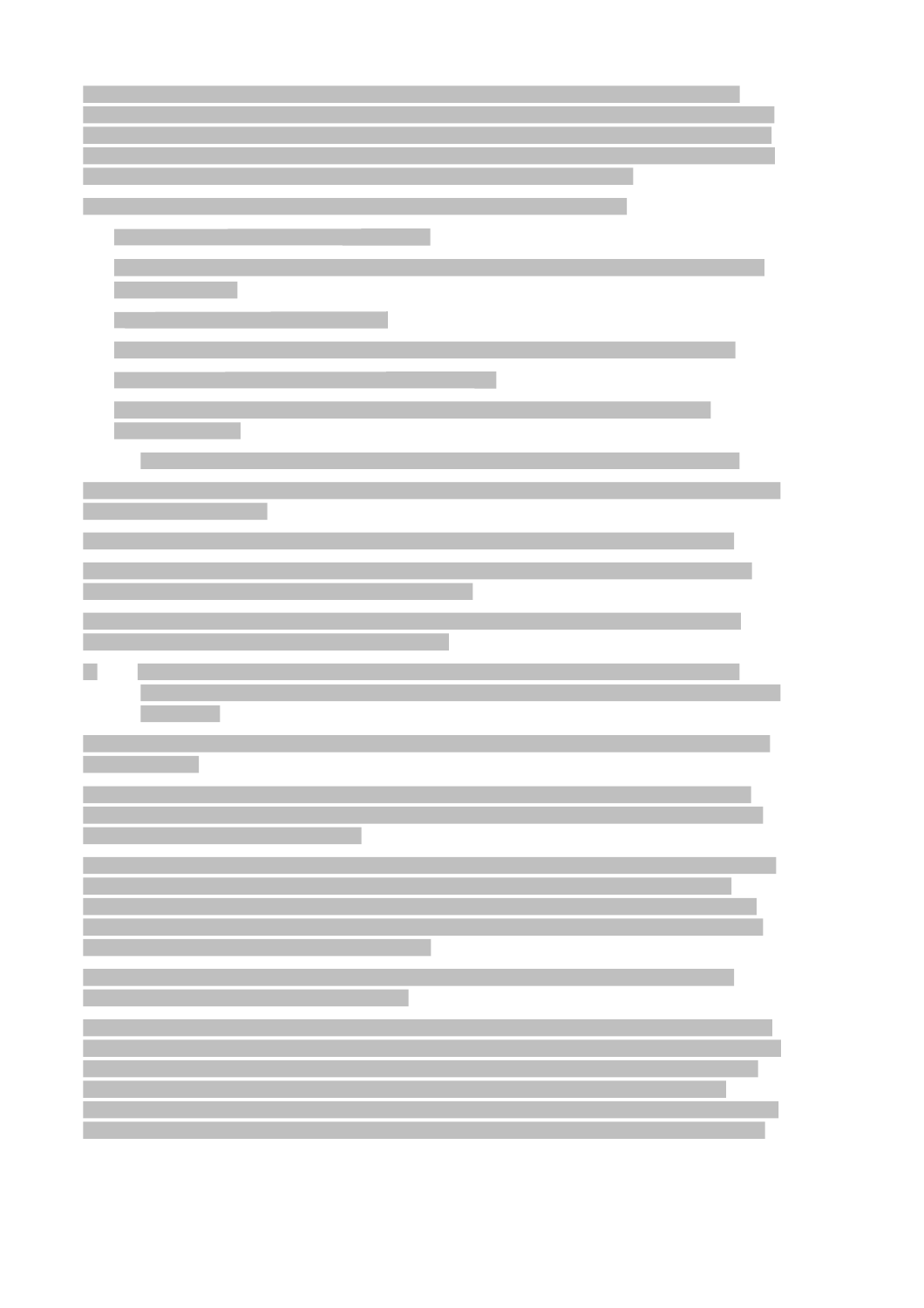#### **Afternoon - Tobacco**

- **1. Approval of the agenda**
- **2. Information and discussion on the state of the European market: production, imports/exports, prices, costs of production**
- **3. Inter-branch organization in the EU**
- **4. WTO Framework Convention on Tobacco Control: information on the outcome of COP7 in New Delhi**
- **5. Information on the revision of Directive 2011/64 as regards excise duties on raw tobacco**
- **6. Plant Health: state of playon Minor Uses** *(Written contribution)*
- **7. AOB**

#### **1. Approval of the agenda**

The agenda was approved.

**2. Information and discussion on the state of the European market: production, imports/exports, prices, costs of production** 

The Commission gave a presentation which is available on DG AGRI's website. In particular, he said that at EU level, the area of tobacco was 82,121 hectares in 2015. Italy and Greece had the biggest area. In terms of production, 182,372 tonnes were produced in 2015. Italy was the main producing country with 32% of EU production. The main raw tobacco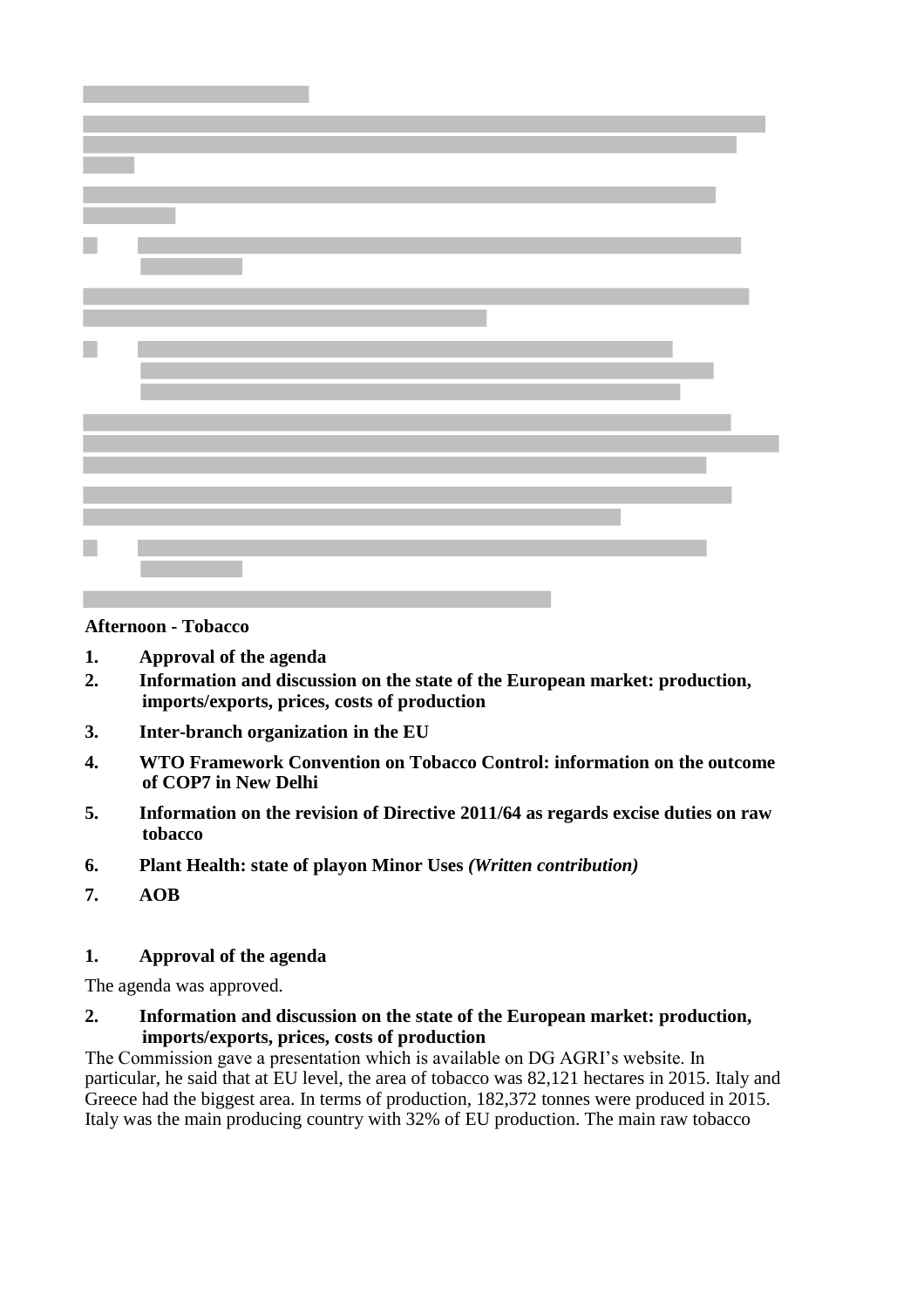suppliers of the EU are Brazil and Malawi.

The representatives from Copa and Cogeca provided information on the results of the latest marketing years from several producing countries. In France, there are only 900 producers remaining and the situation is difficult in terms of profitability because the area of production has decreased excessively. In addition, production costs have been increasing at a fast pace. In Spain, there are 1,160 producers for variety I, 383 producers for variety II and 87 producers for variety III. Prices are very low in Spain compared to the EU average. In Italy, production is stable. An error as regards the prices mentioned by the Commission was corrected. There are 2,500 producers for an area of 15,600 hectares in Italy and after the establishment of the National interbranch organisation the number of producer organisations has decreased from 30 to 8, were the main 3 represent around 90% of the total volume. In Poland, production is higher than in 2015 because of bad weather conditions in 2015. The same production is expected for 2017 as for 2016. In Croatia, the sector is facing a number of challenges. In Hungary, the yields were better in 2016 than in 2017.

A representative from the industry provided information on the market situation at world level. Overall, tobacco production is decreasing, but the situation is more stable than a few years ago. Figures are available on DG AGRI's website.

## **3. Inter-branch organization in the EU**

A representative gave a presentation on setting up an interbranch organisation at EU level, the headquarters of which would be in Italy. The founding members are UNITAB (EU growers' federation) and FETRATAB (EU first processors' federation). The goals of this European Interbranch organisation are to achieve the following:

- Strengthen the aggregation and contractual power of EU tobacco growers
- Represent EU raw tobacco sector common issues at EU Institutions
- Provide sustainability and perspectives for EU raw tobacco, boosting manufacturer multiannual purchase programs and commitments
- Define EU umbrella / harmonized rules for the proper functioning of the market
- Support the activities of national IBOs or growers' and processors' associations in MS without national IBOs in a coordinated way

The full presentation is available on DG AGRI's website.

A representative from the Commission informed the attendees about the results of the study of ARCADIA on interbranch organisations in the EU. On June 2016, there were 119 recognised interbranch organisations under EU law and 4 others were recognised under national law. This study underlines the benefits of these organisations by facilitating a good functioning of the chain. She also explained the benefits for these organisations in terms of implementing the extension of rules for non-members.

The representative from the Commission also shared the following links for further information:

o Conference on interbranch organisations

https://ec.europa.eu/agriculture/events/conference-role-interbranch-organisations-foodsupply-chain en o Study on interbranch organisations

https://ec.europa.eu/agriculture/external-studies/2016-interbranch-organisations\_en

o General information on interbranch organisations

https://ec.europa.eu/agriculture/producer-interbranch-organisations/interbranch-